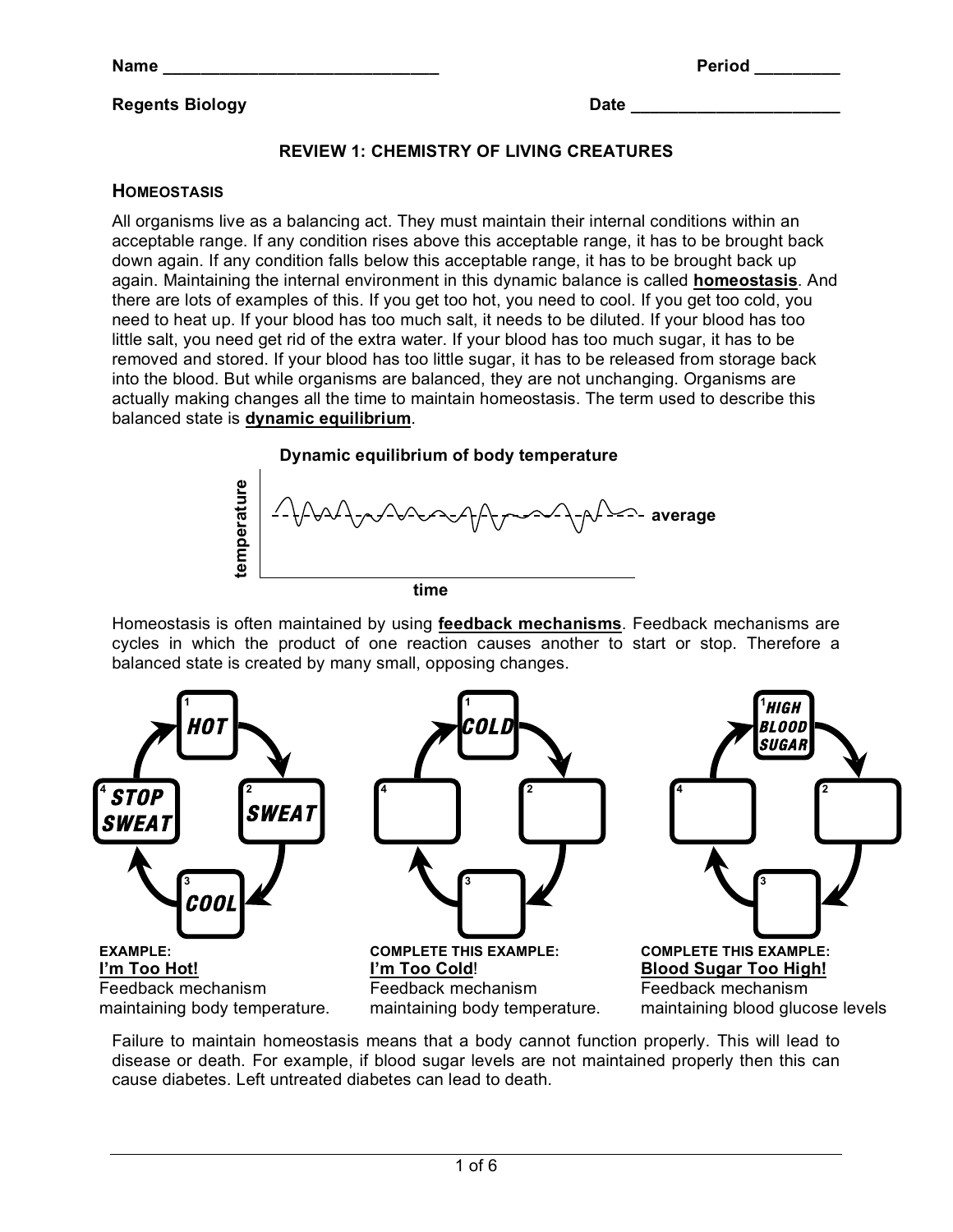|                  | <b>Regents Biology</b>                                                               |  |  |
|------------------|--------------------------------------------------------------------------------------|--|--|
| <b>QUESTIONS</b> |                                                                                      |  |  |
|                  |                                                                                      |  |  |
|                  |                                                                                      |  |  |
|                  |                                                                                      |  |  |
|                  | 3. Homeostasis is often maintained using ___________________________ mechanisms.     |  |  |
|                  | 4. Use the diagram below to explain how feedback mechanisms maintain homeostasis.    |  |  |
|                  | Pancreas<br>Glucagol<br>multiply<br>Glucose<br>Glucose<br>Glucose<br>Bloodstream     |  |  |
| 5.               | What process is represented by the boxed sequence below?<br>$\overline{\phantom{a}}$ |  |  |



- a. a feedback mechanism in multicellular organisms
- b. the differentiation of organic molecules
- c. an immune response by cells of the pancreas
- d. the disruption of cellular communication
- 6. Why might a blood clot be important to maintaining homeostasis?
	- a. It slows the flow of blood through the body.
	- b. It prevents the loss of blood from the body.
	- c. It increases the amount of water in the blood.
	- d. 4 It adds more cells to the blood tissue.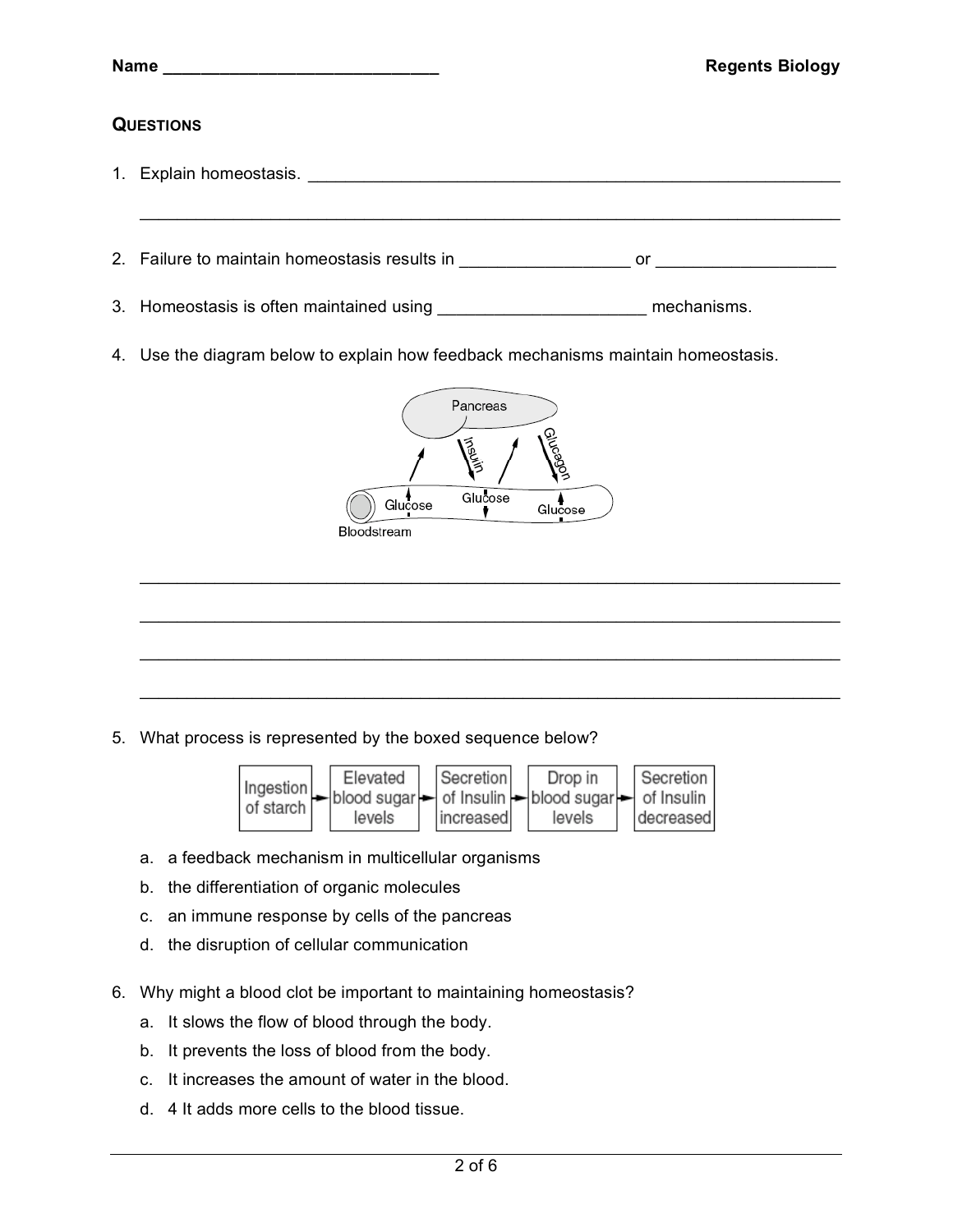### **THE CHEMICALS THAT BUILD BODIES**

Bodies are built out of both organic compounds and inorganic compounds. Organic compounds are larger, more complex molecules that always contain carbon and hydrogen. The four major organic molecules that make up living organisms are: carbohydrates, proteins, lipids, and nucleic acids. These larger molecules are synthesized from smaller building blocks. The inorganic chemicals that are important to living organisms are smaller and simpler compounds, such as water, carbon dioxide, oxygen, and nitrogen.

7. Organic Molecules

| a. | Carbohydrates:                                                                                                                                                                                                  |                                                                                                           |
|----|-----------------------------------------------------------------------------------------------------------------------------------------------------------------------------------------------------------------|-----------------------------------------------------------------------------------------------------------|
|    | ٠                                                                                                                                                                                                               |                                                                                                           |
|    | ٠                                                                                                                                                                                                               |                                                                                                           |
|    | Functions:<br>٠                                                                                                                                                                                                 |                                                                                                           |
|    |                                                                                                                                                                                                                 |                                                                                                           |
|    |                                                                                                                                                                                                                 |                                                                                                           |
|    | b. Lipids:                                                                                                                                                                                                      |                                                                                                           |
|    | ٠                                                                                                                                                                                                               |                                                                                                           |
|    | Functions:<br>٠                                                                                                                                                                                                 |                                                                                                           |
|    |                                                                                                                                                                                                                 |                                                                                                           |
|    |                                                                                                                                                                                                                 |                                                                                                           |
|    | (steroids in animals)                                                                                                                                                                                           |                                                                                                           |
| C. | Proteins: Complex compounds that carry out all the body's activities<br>Building blocks: _______________________<br>٠<br>Functions:<br>٠<br>Have many different functions as determined by their _________<br>٠ |                                                                                                           |
|    | <b>Enzymes:</b> act as catalysts controlling all chemical reactions in the body<br>٠                                                                                                                            |                                                                                                           |
|    | Hormones and neurotransmitters: carry messages around the body<br>٠                                                                                                                                             |                                                                                                           |
|    | ٠                                                                                                                                                                                                               | Cell receptors: in cell membrane; receive hormones and neurotransmitters                                  |
|    | Antibodies: attack foreign invaders (pathogens)<br>٠                                                                                                                                                            |                                                                                                           |
|    | Lock and Key Model: Proteins must have the right shape to "fit" with other<br>molecules.                                                                                                                        |                                                                                                           |
|    | Changing shape of a protein will change its function                                                                                                                                                            |                                                                                                           |
|    | shape) and stop functioning. This is why high fevers are dangerous.                                                                                                                                             | Changes in pH or high temperatures will cause enzymes to denature (lose their<br>$\langle {\tt c}\rangle$ |
|    | A starch (A) is broken down by an<br>enzyme (B) into two simple sugars<br>(C, D). This is also a good example<br>В<br>of the lock & key model.                                                                  | A<br>ÓD.<br>В<br>В                                                                                        |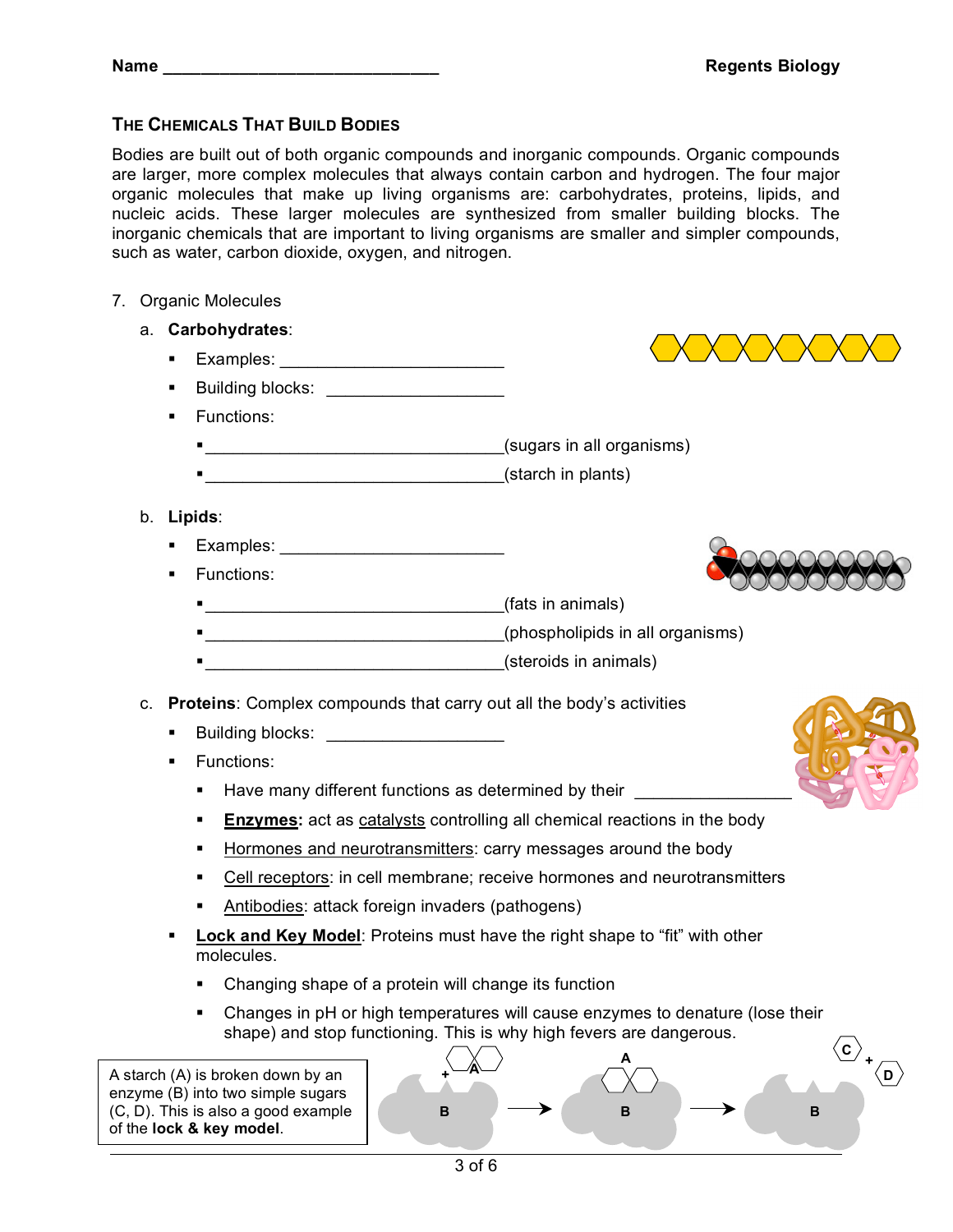#### **Name \_\_\_\_\_\_\_\_\_\_\_\_\_\_\_\_\_\_\_\_\_\_\_\_\_\_\_\_\_ Regents Biology**

- d. **Nucleic Acids**
	- **Function: make up genes and chromosomes;** carry genetic information
	- **Examples:**
	- Building blocks: nucleotides
		- DNA: A, T, C, G nitrogen bases
		- RNA: A, U, C, G nitrogen bases
- 8. Inorganic Compounds
	- a. **Water** ( \_\_\_**H2O**\_\_\_ )
		- most common substance in all living organisms (about 60% of body mass)
		- needed for chemical reactions (won't happen in "dry" conditions)
		- dissolves other molecules into solution, allows them to be transported through body.
	- b. **Oxygen** ( \_\_\_\_\_\_\_\_\_\_ )
		- needed by most organisms in the process of
		- released as a waste product by plants during the process of
		- **aerobic respiration**: process that uses oxygen to extract energy from glucose (sugar). Used by most organisms.
		- anaerobic respiration (fermentation): process that extracts energy from glucose *without* using oxygen. Converts less energy, so only used by some simple organisms (some bacteria, yeast). These organisms do not need to breathe in oxygen.
	- c. **Carbon Dioxide** ( \_\_\_\_\_\_\_\_\_\_ )
		- **needed by plants to make glucose in the process of**  $\blacksquare$
		- released as a waste product by organisms during the process of
	- d. **Nitrogen** ( \_\_\_\_\_\_\_\_\_\_ )
		- needed to make protein and DNA / RNA
		- converted into nitrates by soil bacteria. Nitrates are absorbed by plants and then eaten by animals
		- excreted as waste in ammonia, urea (mammals) or uric acid (birds & reptiles)

#### e. **Acids and Bases**:

- used for different functions in body (such as digestion).
- measured by the pH scale:  $1-6=$   $\frac{1}{2}$ ;  $7=$   $\frac{1}{2}$ ; 8-14=  $\frac{1}{2}$ ;
- very high and very low pHs are usually lethal
- $\bullet$  pH is different in different parts of body, like acid (pH 3) in stomach and basic (pH 8) in small intestines

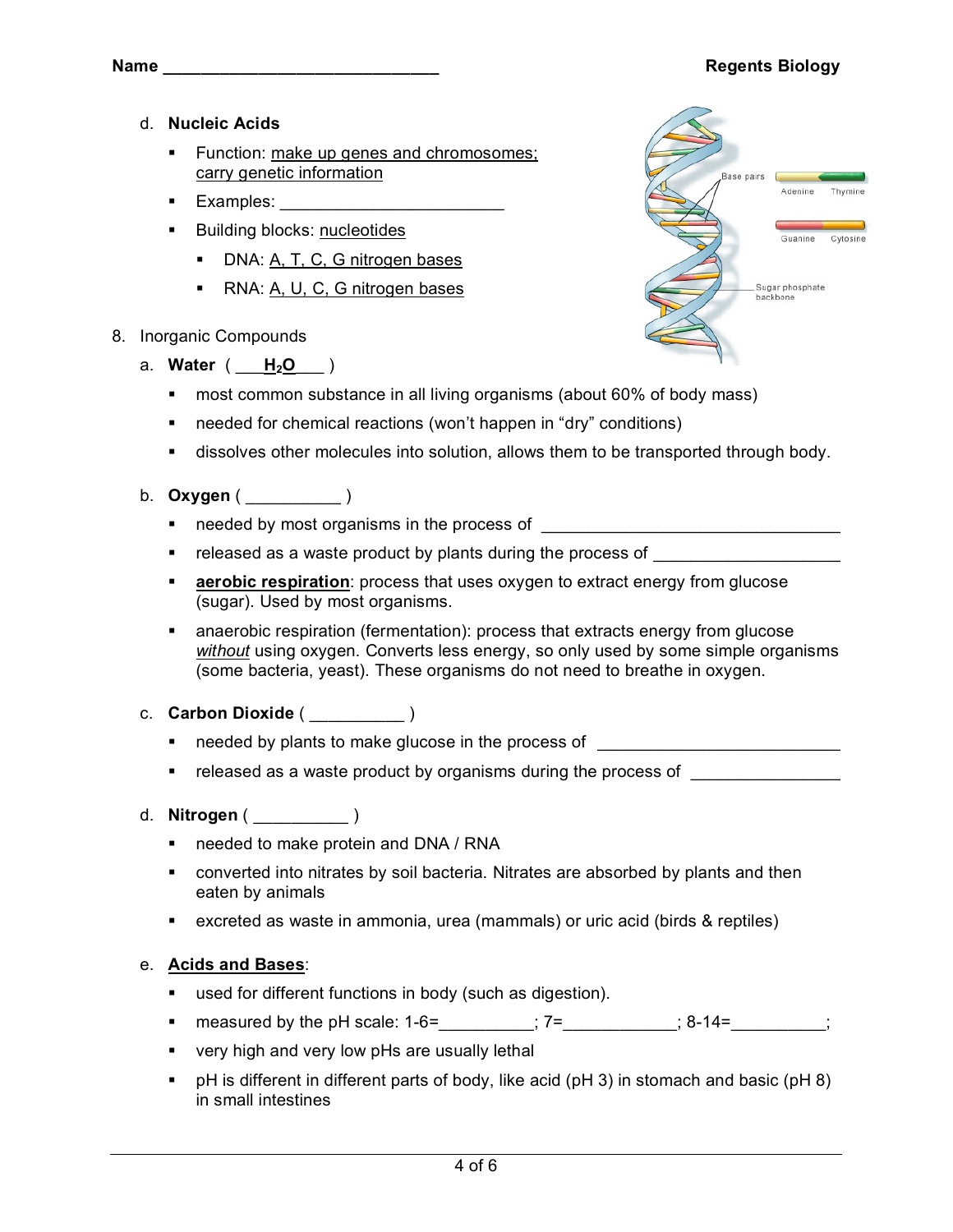# **QUESTIONS**

1. Which phrase does the letter A most likely represent?

A

3. Which group contains only molecules that are each assembled from smaller organic compounds?

Protein

shape

**Determines** 

- 
- 
- 4. The diagram below represents a series of reactions that can occur in an organism.

a. sequence of amino acids c. sequence of simple sugars b. sequence of starch molecules d. sequence of ATP molecules

**Influences** 

- This diagram best illustrates the relationship between
- a. enzymes and synthesis example a c. antigens and immunity
- b. amino acids and glucose d. ribosomes and sugars
- 5. Most of the starch stored in the cells of a potato is composed of molecules that originally entered these cells as
	- a. enzymes c. amino acids
	- b. simple sugars d. minerals

Protein

function

molecules Final Biological molecule catalyst

- 
-